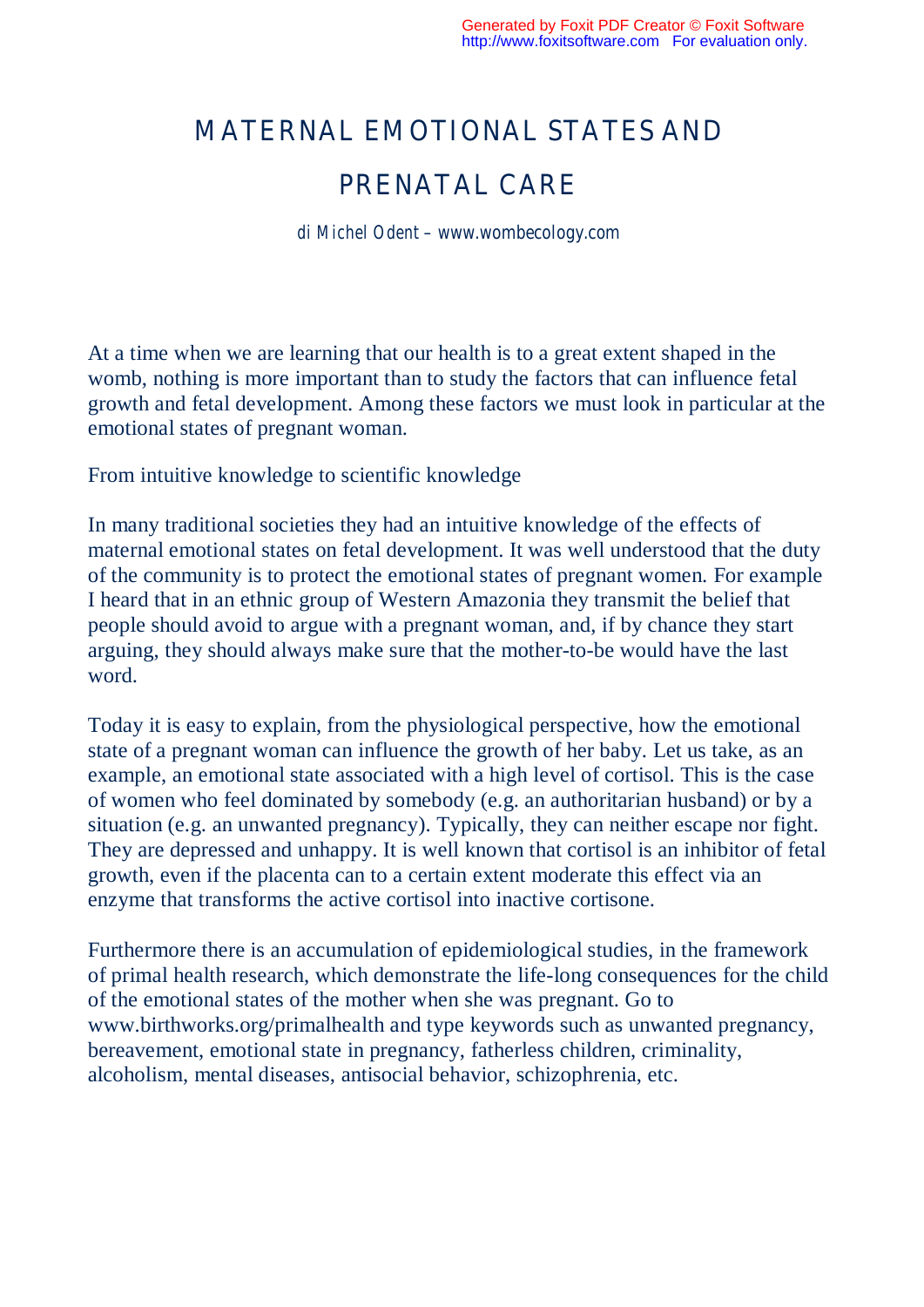Practical implications.

In our society, since the advent of medicalized prenatal care, the emotional state of pregnant women is highly influenced by health professionals, particularly doctors. We can therefore assume that, in an ideal world, the main preoccupation of doctors and other health professionals involved in prenatal care should be to protect the emotional state of pregnant women. However everybody heard of countless women who were unsettled and apprehensive after an antenatal visit. It is obvious that the dominant style of antenatal care – constantly focusing on potential problems – has an inherent 'nocebo effect'. The nocebo effect is a negative effect on the emotional state of pregnant women and indirectly of their families. It occurs whenever a health professional makes more harm than good by interfering with the imagination, the fantasy life or the beliefs of a patient or a pregnant woman.(1,2,3)

It should not take so long for an adaptable health professional to shift towards a positive attitude and to overcome the current situation. Modern pregnant women cannot be blissful. All of them have at least one reason to be worried: "your blood pressure is too high or too low", "your weight is increasing too quickly or too slowly", "you are anaemic", "you might hemorrhage because your platelet count is low", "you have a gestational diabetes", "your baby is too small or too big", "there is too much liquid around the baby", "there is a lack of liquid", "the placenta is low", "you are 18 and teen-age pregnancy is associated with specific risks", "you are 39 and pregnancy at an old age is associated with specific risks", "your baby has not yet turned head first", "the baby's back is on the right side, which makes the birth difficult", "according to the blood sample you are at risk of having a Down's syndrome baby", "you did not take folic acid at the right time and we must consider the risk of spina bifida", "you are not immunised against rubella", "you are Rh negative", "if you have not given birth on Wednesday, we must consider an induction", etc. Is it still possible to be a "normal" woman?

In the same ideal world, the expectant mother should be guided by a primary practical question: "What can the doctor do for me and my baby?" If we consider the usual case of a woman who knows that she is pregnant, who knows roughly when her baby was conceived, who has no reason for complaint, the humble response should be: "Not a lot, apart from detecting a gross abnormality and offering an abortion".

Should we reconsider the concept of routine medicalized prenatal care?

In many countries about ten prenatal visits is routine. In other words, most women have ten opportunities to hear about potential problems. At each visit a battery of tests is offered. These traditional patterns of medical care are based on the belief that more antenatal visits mean better outcomes. They are not based on scientific data. That is why the very concept of routine medicalized care and the number of visits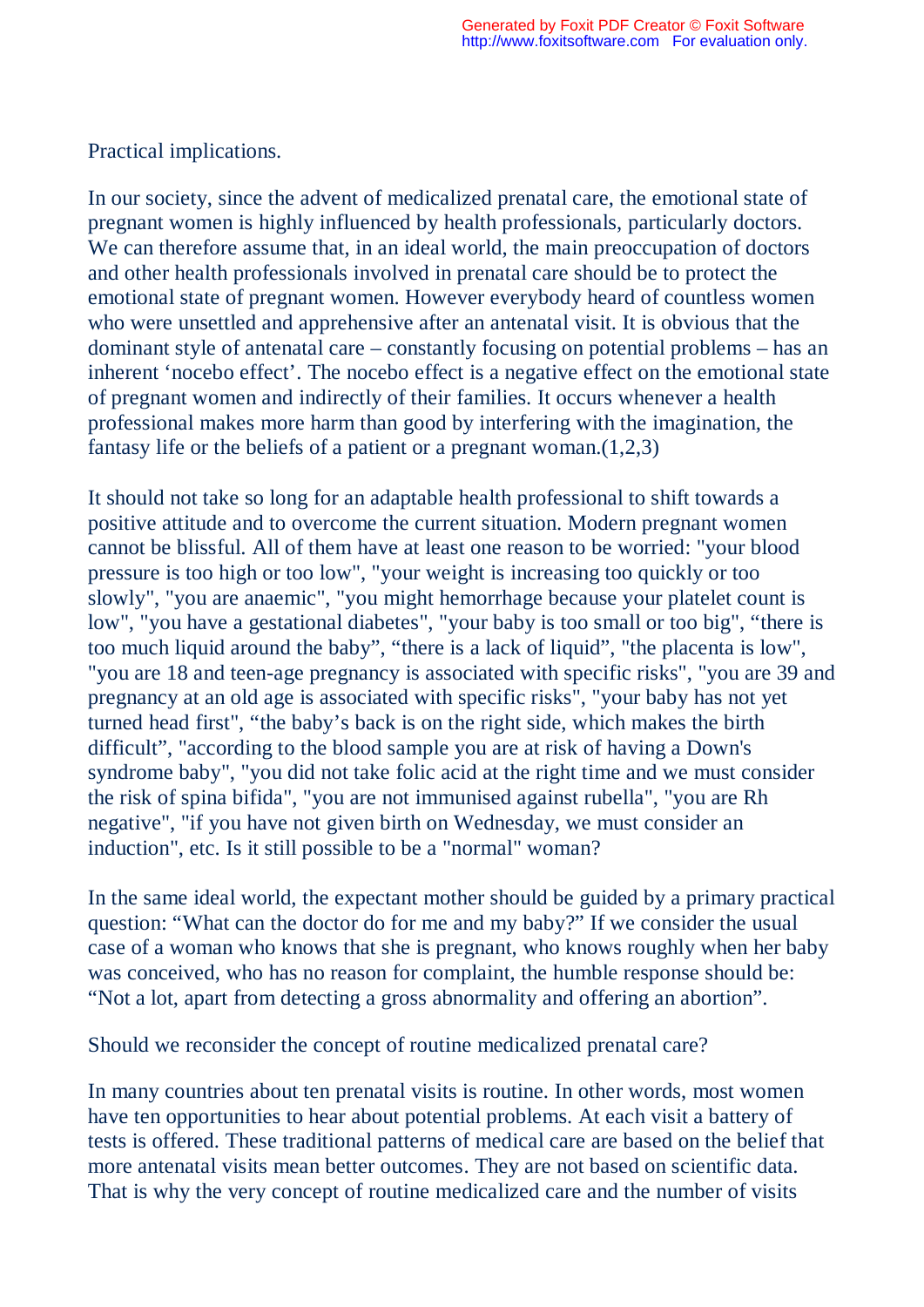must be re-examined.

British studies failed to find any association between beginning prenatal care late and adverse outcomes for the mother or the baby (4) or between the number of visits and the onset of the disease eclampsia (5). This casts doubts on the efficacy of such protocols. Within the British National Health Service, the number of visits is not as strongly associated with socio-economic status as it is in the USA. This makes the results of the British studies comparatively easier to interpret than those of the American studies (6,7).

However, it is worth analyzing a 2002 report by the 'Center for Disease Control and Prevention' in the USA. It appears that women who were born outside the USA are more likely than their racial and ethnic counterparts born in the USA to begin prenatal care late or to have no prenatal care at all. 'In spite of that' (or perhaps 'because of that'?) state born women are more likely than their counterparts born outside the United States to give birth preterm or to give birth to a low weight baby. It is also fruitful to analyze trials comparing different schedules of antenatal visits. One was conducted in California, in a Kaiser Permanente Medical Center (8). A second trial, in South East London, involved 2794 women (9). A third one, by the World Health Organization, involved 53 centres in Thailand, Cuba, Saudi Arabia and Argentina (10). None of these trials demonstrated any benefits of conventional schedules compared with reduced visit schedules.

One may also wonder if women who have a great number of antenatal visits give birth more easily than those with none. A study on the effect of cocaine use on the progress of labour unexpectedly suggested the opposite (11). The researchers took into account that one-third of cocaine users had no prenatal care. It was therefore essential to determine the average dilation at admission among nonusers of cocaine who had no prenatal care. It appeared that the mean dilation at admission in this group was more than 5 cm.

Should we reconsider the content of prenatal visit?

Not long ago the main reason for the first antenatal visit was to establish the diagnosis of pregnancy and to determine the due date. Since reliable pregnancy tests can now be bought over-the-counter, most women have their pregnancy confirmed before visiting a health professional and have a reliable date of conception. Knowing that a pregnancy lasts about nine months, most women can calculate the most probable time for the birth of their baby. One can therefore claim that the primary reason for an early antenatal visit has disappeared.

Routine ultrasound scanning in pregnancy became the symbol of modern prenatal care. It is also its most expensive component. A series of studies compared the effects on birth outcomes of routine ultrasound screening versus the selective use of the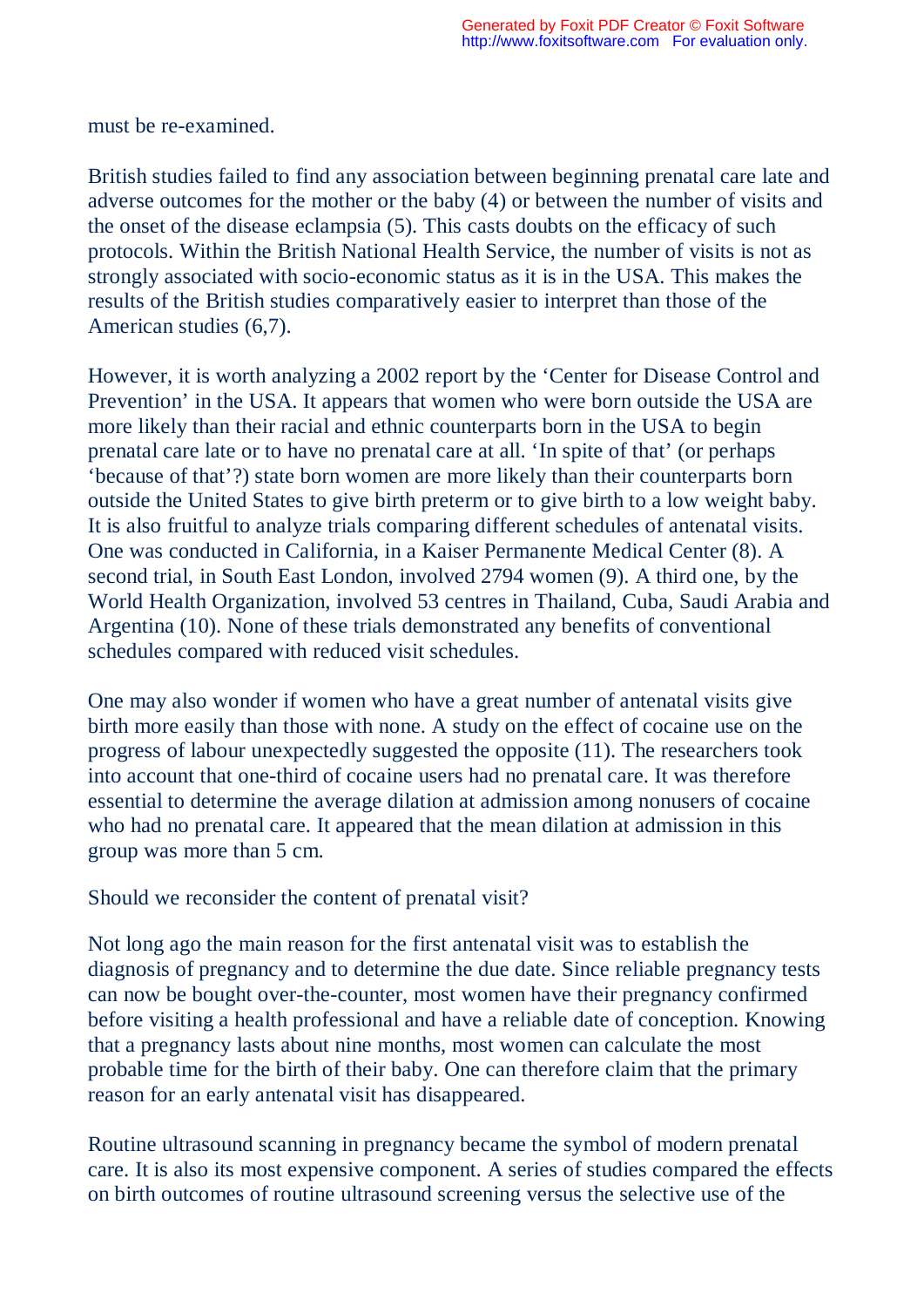scans. An American trial involved more than 15,000 pregnant women (12). The last sentence of the article is unequivocal: "The findings of this study clearly indicate that ultrasound screening does not improve perinatal outcome in current US practice". Around the same time, an article in British Medical Journal (13) assembled data from four other comparable trials. The authors concluded: "Routine ultrasound scanning does not improve the outcome of pregnancy in terms of an increased number of live births or of reduced perinatal morbidity. Routine ultrasound scanning may be effective and useful as a screening for malformation. Its use for this purpose, however, should be made explicit and take into account the risk of false positive diagnosis in addition to ethical issues".

It is possible that, in the future, a new generation of studies (in the framework of primal health research) will cast doubts on the absolute safety of repeated exposure to ultrasound during fetal life. One of the effects of the selective use is to reduce dramatically the number of scans, particularly in the vulnerable phase of early pregnancy.

Even in a high risk population of pregnant women, ultrasound scans are not as useful as commonly believed. Evidence from several trials suggests that sonographic identification of fetal growth retardation does not improve outcome despite increased medical surveillance (14,15). In diabetic pregnancies it has been demonstrated that ultrasound measurements are not more accurate than clinical examination to identify high birth weight babies (16). This led to the memorable title of an editorial of British Journal of Obstetrics and Gynaecology: 'Guess the weight of the baby'.

In many countries, the amount of red blood cells pigment (haemoglobin concentration) is routinely measured in pregnancy. There is a widespread belief that this test can effectively detect anaemia and iron deficiency. In fact, this test cannot diagnose iron deficiency because the blood volume of pregnant women is supposed to increase dramatically, so the haemoglobin concentration indicates first the degree of blood dilution, an effect of placental activity. A large British study, involving more than 150,000 pregnancies (17), found that the highest average birth weight was in the group of women who had a haemoglobin concentration between 8.5 and 9.5. Furthermore, when the haemoglobin concentration fails to fall below 10.5 there is an increased risk of low birth weight, preterm birth and pre-eclampsia. The regrettable consequence of routine evaluation of haemoglobin concentration is that, all over the world, millions of pregnant women are wrongly told that they are anaemic and are given iron supplements. There is a tendency both to overlook the side effects of iron (constipation, diarrhea, heartburn, etc.) and to forget that iron inhibits the absorption of such an important growth factor as zinc (18). Furthermore, iron is an oxidative substance that can exacerbate the production of free radicals and might even increase the risk of pre-eclampsia (19).

Another routine screening practiced in certain countries is for so-called gestational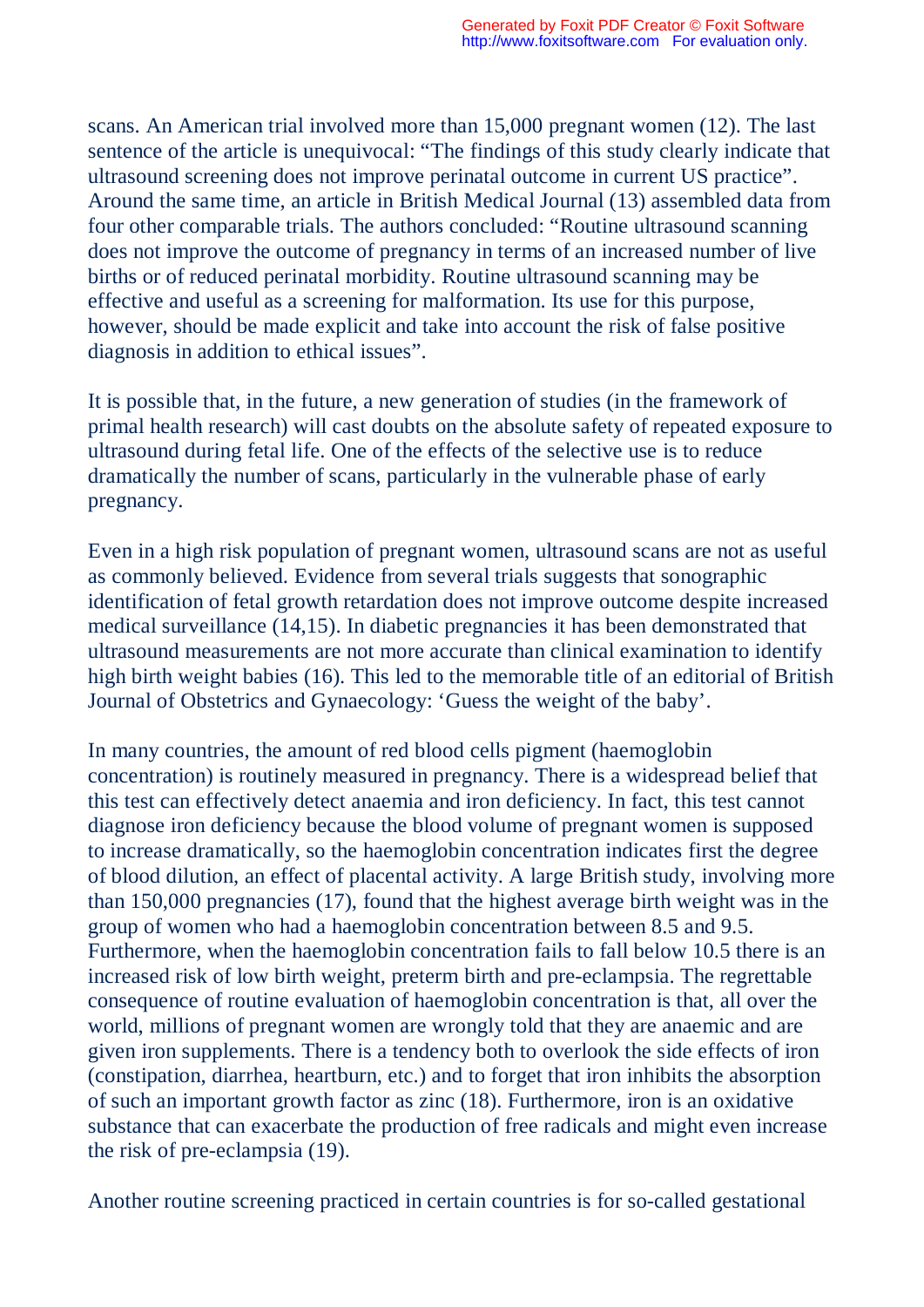diabetes. This is the reason for using the glucose tolerance test. If the glycaemia (amount of glucose in the blood) is considered too high after absorption of sugar, the test is positive. This diagnosis is useless because it merely leads to simple recommendations that should be given to all pregnant women. These are recommendations regarding lifestyle, particularly dietary habits and exercise. Dietary recommendations must focus on the quality of carbohydrates. The most useful way to rank foods is according to their 'glycaemic index'. Pregnant women must be encouraged to prefer, as far as possible, low glycaemic index foods. A food has a high index when its absorption is followed by a fast and significant increase of the blood glucose level. In practice this means, for example, that pregnant women must avoid the countless soft drinks that are widely available today, and that they must also avoid adding too much sugar or honey in their tea or coffee. Glycaemic index tables of hundreds of foods have been published in authoritative medical journals. These tables must be looked at carefully, because the data they provide are often surprising for those who are still influenced by old classifications contrasting simple sugars and complex carbohydrates. Such classifications were taking account the mere chemical formula.

From such tables we can learn in particular that breakfast cereals based on oats and barley have a low index. Wholemeal bread and pasta also are low-index foods. Potatoes and pizzas, on the hand, have a high index and should therefore be consumed with moderation. Comparing glucose and fructose (the sugar of fruit) is a way to realize the lack of correlation between chemical formula and glycaemic index. Both are small molecules with six atoms of carbon and have pretty similar chemical formulas. Yet the index of glucose is 100…versus 23 for fructose. This means that pregnant women must be encouraged to eat fruit and vegetables.

The benefits of a regular physical activity in pregnancy should also be a routine discussion during prenatal visits, whatever the results of sophisticated tests. A huge Canadian study demonstrated that the only effect of routine glucose tolerance screening was to inform about three per cent of pregnant women that they have gestational diabetes (20). The diagnosis did not change the birth outcomes.

Even the routine measurement of blood pressure in pregnancy may be reconsidered. Its original purpose was to detect the preliminary signs of pre-eclampsia, particularly at the end of a first pregnancy. But increased blood pressure, without any protein in the urine, is associated with good birth outcomes (21,22,23,24). The prerequisite, to diagnose pre-eclampsia, is the presence of more than 300 mg of protein in the urine per 24 hours. Finally, it is more useful to rely on the repeated use of the special strips for 'urinalysis' one can buy in any pharmacy. Measuring the blood pressure is thus not essential.

After challenging the very principle of routine medicalized care in pregnancy and after evaluating the content of antenatal visits, we can explore the issue from a third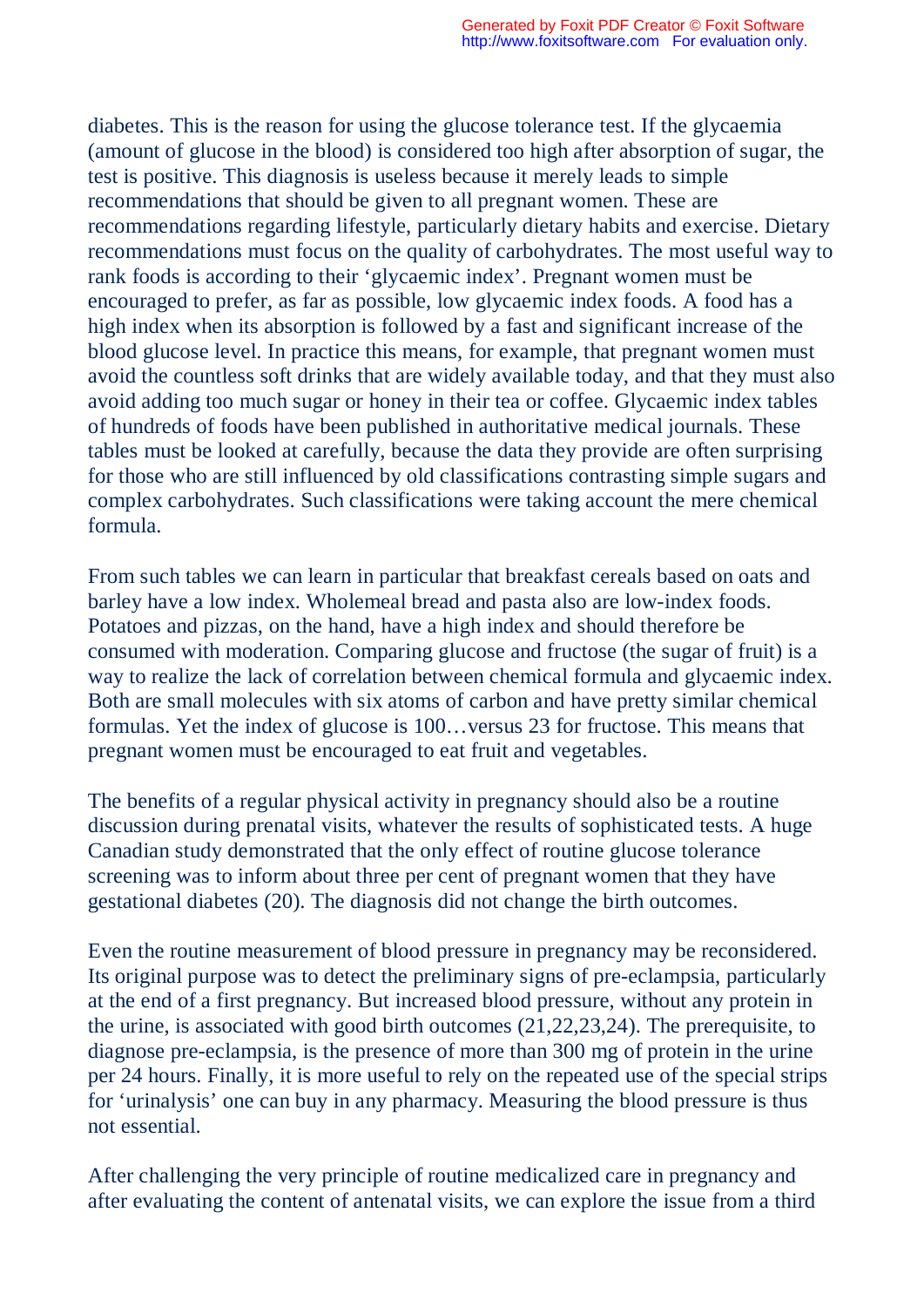perspective. We can wonder what the doctor can do after the conception of a baby, in order to influence outcomes. Since prematurity is a major preoccupation, let us focus on what medical care can offer in order to reduce the incidence of preterm births. Recently, considerable research focused on the potential for antibiotic prophylaxis. A large trial involving more than 6000 women did not support the use of antibiotics (25). Furthermore, the treatment of vaginal infection in early pregnancy does not decrease the incidence of preterm delivery (26). Surgical closure of the cervix ('cerclage') has been widely used in order to reduce the risk of premature birth especially in cases of a short and 'incompetent' cervix. In fact, the data conflict about the value of this technique, which reportedly doubles the risk of fever after the birth of the baby (27). Medical interventions also do not reduce the risk of having a smallfor-date baby. Even bed rest restrictions are useless and even harmful.

## The future

We should not conclude that there is no need at all for medical visits in pregnancy: we cannot make a comprehensive list of all the reasons why women might need the advice or the help of a qualified health professional before giving birth. It is the word 'routine' that should be discarded. It is easy to explain why the current habits are a waste of time and money; it is also easy to explain why they are potentially dangerous. It is dangerous to misinterpret the results of a routine test and to tell a healthy pregnant woman that she is anaemic and that she needs iron supplements. It is dangerous to present an isolated increased blood pressure measurement as bad news. It is dangerous to tell a pregnant woman that she has a 'gestational diabetes'.

The fall of routine medicalized antenatal care should go along with a rediscovery of the basic needs of pregnant women. We cannot dissociate the physiological changes in pregnancy and birth physiology. It is as if the birth process was physiologically prepared long in advance. We must give a great importance to a study demonstrating that, during pregnancy, there is a significant reduction of the blood flow in the large arteries going to the brain.(28) Is the pregnant woman preparing herself to reduce the activity of her neocortex in order to make the birth possible?

One of the needs of pregnant women is to socialize and share their experiences. It is easy to create occasions for that: swimming, yoga, prenatal exercise sessions… I well remember the atmosphere of happiness that accumulated during singing encounters in the maternity unit at the Pithiviers Hospital in France. These singing sessions probably had more positive effects on the development of babies in the womb and also on the birth process than a series of ultrasound scans.(29)

## References:

1 - Odent M. The Nocebo effect in prenatal care. Primal Heath Research Newsletter 1994; 2 (2).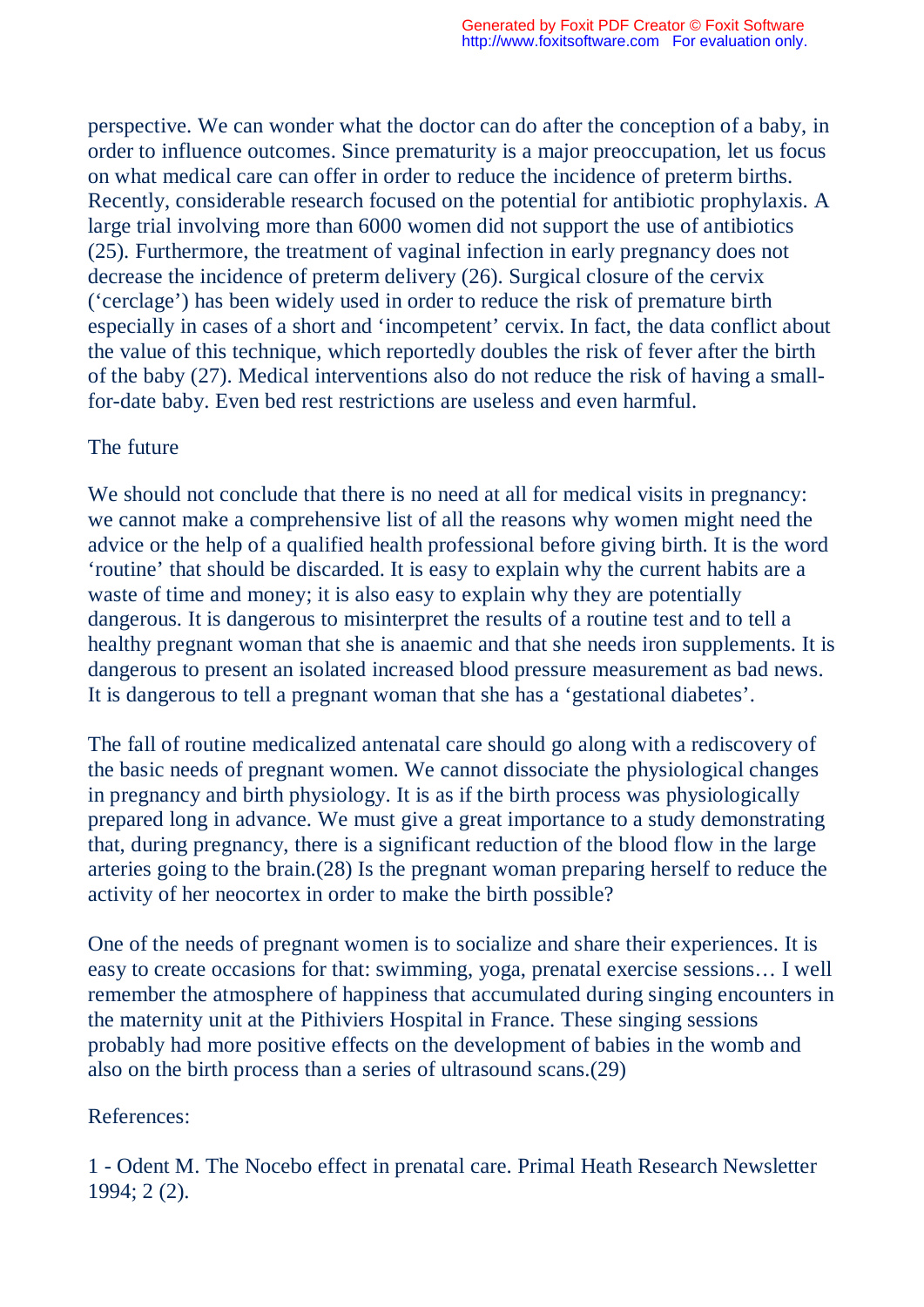2 - Odent M. Back to the Nocebo effect. Primal Heath Research Newsletter 1995; 5  $(4)$ .

3 - Odent M. Antenatal scare. Primal Heath Research Newsletter 2000; 7 (4).

4 – Thomas P, Golding J, Peters TJ. Delayed antenatal care: does it affect pregnancy outcome? Soc Sci Med 1991; 32: 715-23.

5 – Douglas KA, Redman CW. Eclampsia in the United Kingdom. BMJ 1994; 309: 1395-400.

6 – Vintzileos AM, Ananth CV, et al. The impact of prenatal care in the United States on preterm births in the presence or absence of antenatal high-risk conditions. Am J Obstet Gynecol 2002; 187: 1254-7.

7 – Vintzileos AM, Ananth CV, et al. The impact of prenatal care on postneonatal deaths in the presence or absence of antenatal high-risk conditions. Am J Obstet Gynecol 2002; 187: 1258-62.

8 – Binstock MA, Wolde-Tsadik G. Alternative prenatal care: impact of reduced visit frequency, focused visits and continuity of care. J Reprod Med 1995; 40: 507-12.

9 – Sikorski J, Wilson J, et al. A randomised controlled trial comparing two schedules of antenatal visits: the antenatal project. BMJ 1996; 312: 546-53.

10 – Villar J, Baaqueel H, et al. WHO antenatal care randomized trial for the evaluation of a new model of routine antenatal care. Lancet 2001; 357: 1551-64.

11 – Wehbeh H, Matthews RP, et al. The effect of recent cocaine use on the progress of labor. Am J Obstet Gynecol 1995; 172: 1014-8.

12 – Ewigman BG, Crane JP, et al. Effect of prenatal ultrasound screening on perinatal outcome. N Engl J Med 1993; 329: 821-7

13 – Bucher HC, Schmidt J G. Does routine ultrasound scanning improve outcome in pregnancy? Meta-analysis of various outcome measures. BMJ 1993; 307: 13-7.

14 – Larson T, Falck Larson J, et al. Detection of small-for-gestational-age fetuses by ultrasound screening in a high risk population: a randomized controlled study. Br J Obstet Gynaecol 1992; 99: 469-74.

15 – Secher NJ, Kern Hansen P, et al. A randomized study of fetal abdominal diameter and fetal weight estimation for detection of light-for-gestation infants in low-risk pregnancy. Br J Obstet Gynaecol 1987; 94: 105-9.

16 – Johnstone FD, Prescott RJ, et al. Clinical and ultrasound prediction of macrosomia in diabetic pregnancy. Br J Obstet Gynaecol 1996; 103: 747-54. 17 - Steer P, Alam MA, Wadsworth J, Welch A. Relation between maternal

haemoglobin concentration and birth weight in different ethnic groups. BMJ 1995; 310:489-91.

18 - Valberg LS. Effects of iron, tin, and copper on zinc absorption in humans. Am J Clin Nutr 1984; 40:536-41.

19 – Rayman MP, Barlis J, et al. Abnormal iron parameters in the pregnancy syndrome preeclampsia. Am J Obstet Gynecol 2002; 187 (2): 412-8.

20 - Wen SW, Liu S, Kramer MS, et al. Impact of prenatal glucose screening on the diagnosis of gestational diabetes and on pregnancy outcomes. Am J Epidemiol 2000; 152(11): 1009-14.

21 - Symonds EM. Aetiology of pre-eclampsia: a review. J R Soc Med 1980; 73: